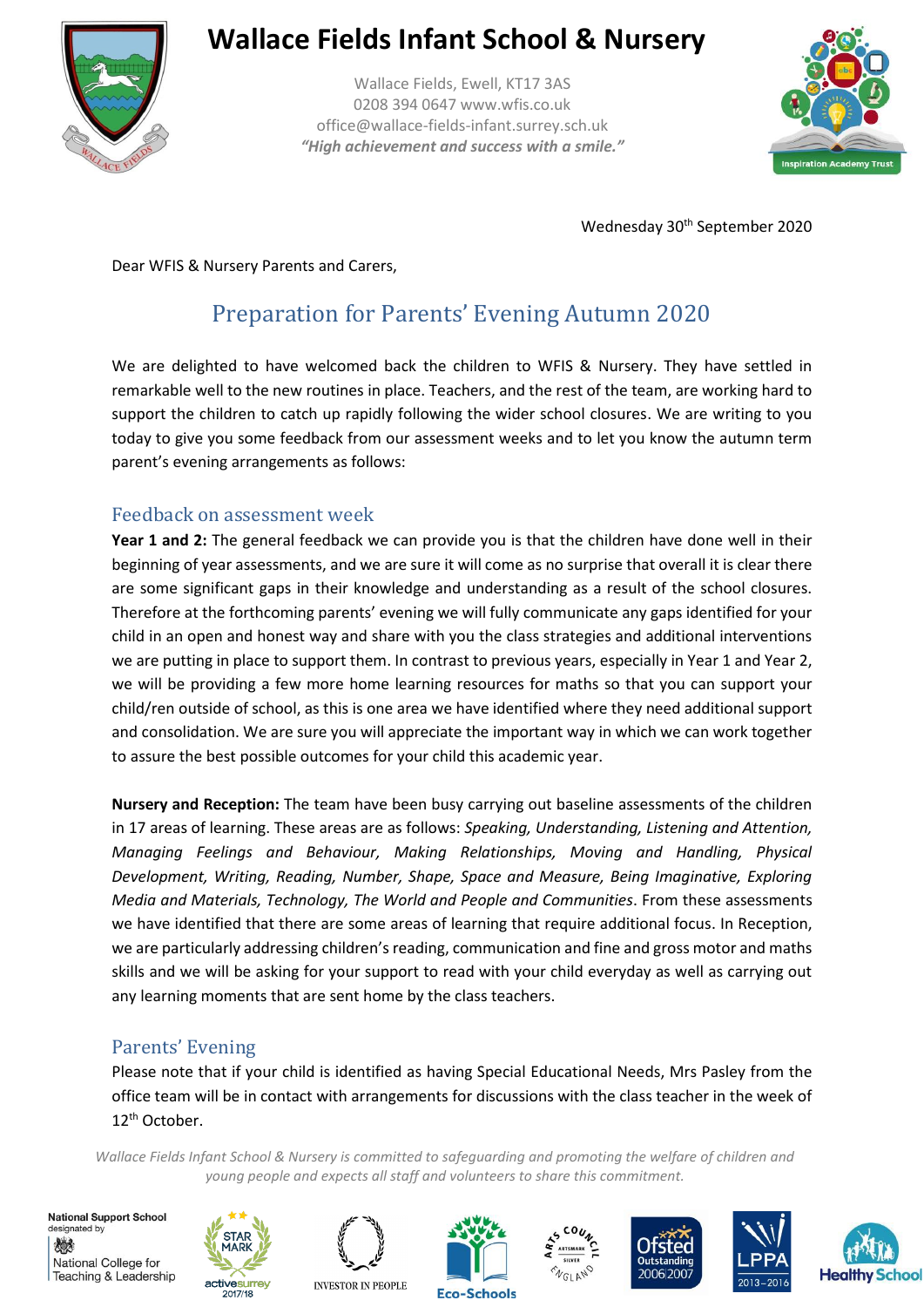

# **Wallace Fields Infant School & Nursery**

Wallace Fields, Ewell, KT17 3AS 0208 394 0647 www.wfis.co.uk office@wallace-fields-infant.surrey.sch.uk *"High achievement and success with a smile."*



Unfortunately, due to the current circumstances related to COVID19 and the protective measures we have in place, we are unable to welcome parents into the school building this term for our usual Parents' Evening. However please do not worry - this does not mean you will not have a Parents' Evening for your child. Instead, we will be conducting **Parents' Evening in a different format this autumn via a telephone call** to discuss how your child has settled into school, and for children in Year 1 and 2, their recent assessments.

| <b>Class</b>     | <b>Year Group</b> | <b>Date</b>                            | <b>Time</b>                       |
|------------------|-------------------|----------------------------------------|-----------------------------------|
| Big Stars*       | Nursery           | Monday 19 <sup>th</sup> October 2020   | $2:00 \text{pm} - 8:00 \text{pm}$ |
|                  |                   | Tuesday 20 <sup>th</sup> October 2020  |                                   |
| <b>Butterfly</b> | Reception         | Thursday 22 <sup>nd</sup> October 2020 | $2:00 \text{pm} - 8:00 \text{pm}$ |
| <b>Bumblebee</b> | Reception         | Thursday 22 <sup>nd</sup> October 2020 | $2:00 \text{pm} - 8:00 \text{pm}$ |
| Hedgehog         | <b>Year One</b>   | Wednesday 21st October 2020            | $2:00 \text{pm} - 8:00 \text{pm}$ |
| <b>Badger</b>    | <b>Year One</b>   | Wednesday 21st October 2020            | $2:00 \text{pm} - 8:00 \text{pm}$ |
| Kingfisher       | Year Two          | Tuesday 20 <sup>th</sup> October 2020  | $2:00 \text{pm} - 8:00 \text{pm}$ |
| Owl              | Year Two          | Tuesday 20 <sup>th</sup> October 2020  | $2:00 \text{pm} - 8:00 \text{pm}$ |

Please see the table below to find out which day your child's Parents Evening will be held:

\*Parents Evening in Nursery is for **Big Stars** children only this term. **Little Stars** children will have their settling in meeting after half term.

### Arrangements for Reception, Year 1 and Year 2

You will be able to book a **10 minute appointment** with your child's teacher **between 2.00pm until 8.00pm on your given parents' evening day.** We have started the appointments at the earlier time of 2.00pm to accommodate parents with end of school day pick up times. Parents' Evening bookings will need to be made on your **Arbor app**. **All bookings will open at 12 noon on Friday 1st October 2020 and close at 12noon on Friday 16th October 2020**. **Can we please ask ahead of this day that you ensure you can log in to Arbor, especially all our new families so that you have access to the Parents' Evening booking system as soon as it goes live.**

When booking your appointment, please can you ensure you add the telephone number you would like to be contacted on for the Parents' Evening call. Please note, if you fail to answer the call at your allotted time, please **DO NOT** call back, as this may affect the next appointment.

On **Friday 16th October 2020**, in preparation for the telephone appointment the following week, you will receive in your child's book bags a short report on their phonics knowledge, along with a paper copy of their targets.

*Wallace Fields Infant School & Nursery is committed to safeguarding and promoting the welfare of children and young people and expects all staff and volunteers to share this commitment.*

**National Support School** designated by 燃 National College for Teaching & Leadership